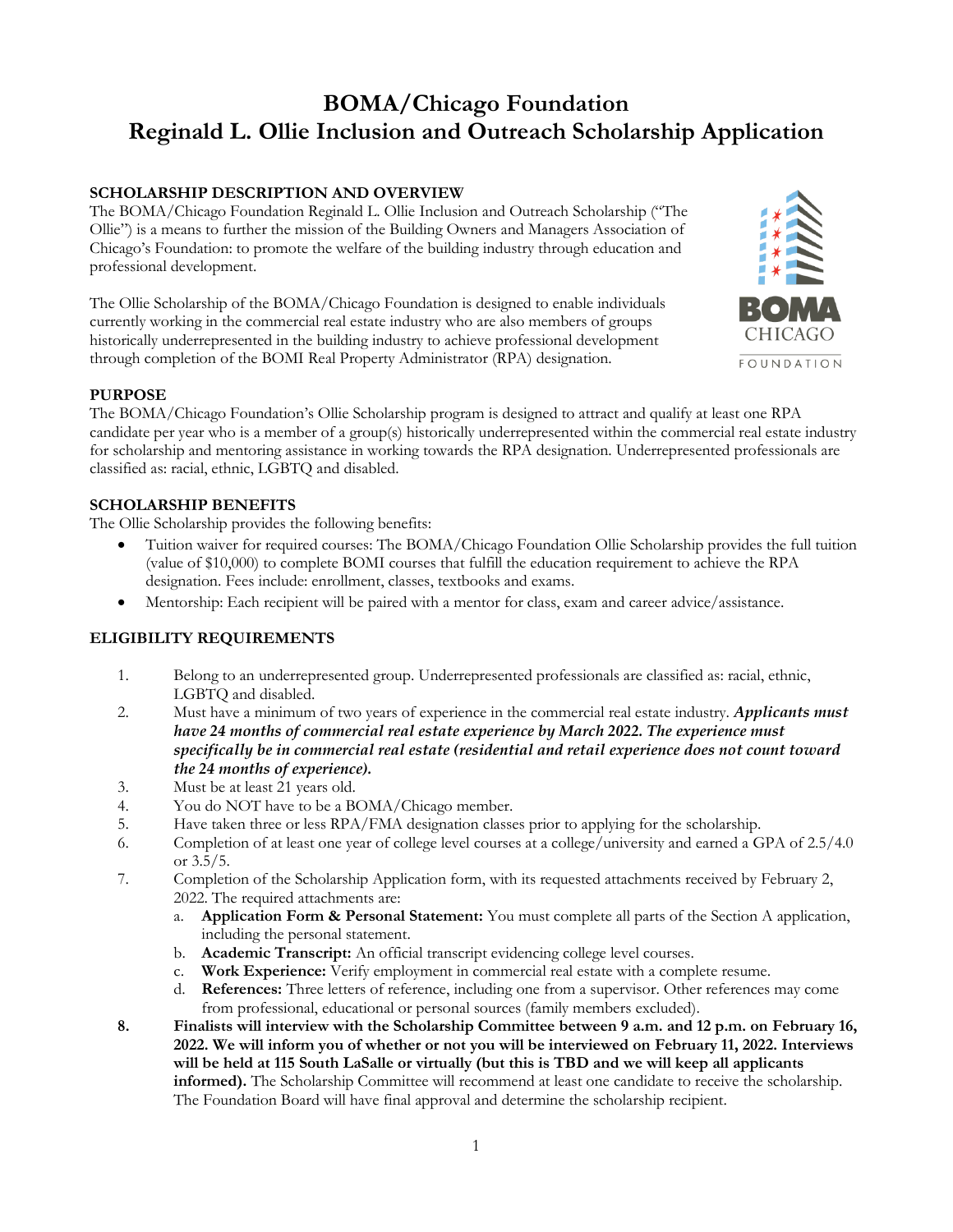# **REACH OUT TO BOMA/CHICAGO!**

If you plan to apply for this scholarship, pleas[e email Jaclynne Madden](mailto:jmadden@bomachicago.org?subject=Ollie%20Scholarship%20Application) or call (312) 870-9608 so that we can discuss the application process and requirements.

# **APPLICATION DEADLINE & ONLINE FORM PROCESS**

The application deadline is **February 2, 2022.** This application is the Word document format of the mandatory online application you must submit in order to be considered for this scholarship. You can access the online application form by clicking on the links below. You **cannot** save your online application and go back at a later date. You must submit your online application all at once. There are **two separate parts to this application** that must be completed by February 2, 2022:

## **1. Section A: Application Form**

• [CLICK HERE TO ACCESS THE OLLIE APPLICATION](https://bomachicago.wufoo.com/forms/ollie-scholarship-application-form-section-a/) ONLINE FORM

## **2. Section B: Reference Letter Form (Must have three)**

• [CLICK HERE TO ACCESS REFERENCE ONLINE FORM](https://bomachicago.wufoo.com/forms/ollie-scholarship-reference-form-section-b/)

The online application form follows the application outlined below. Before submitting your online application, we suggest that you:

- 1. Answer all questions in the Word document application and spell-check your answers. You can then easily copy and paste your information.
- 2. Have all of your attachments ready. All attachments within the application are marked with an asterisk (\*).

The only attachment that cannot be submitted on the online form is your official transcript. You can send BOMA/Chicago an **e-transcript or a hard copy transcript.** This transcript must be mailed to:

Jaclynne Madden RE: Ollie Scholarship 115 S. LaSalle Street; Suite 2300 Chicago, IL 60603 [jmadden@bomachiago.org](mailto:jmadden@bomachiago.org) for e-transcripts

## **INTERVIEWS FOR FINALISTS**

Finalists will interview with the Scholarship Committee on the morning of February 16, 2022. We will inform you of whether or not you will be interviewed on February 11, 2022. Interviews will be held at 115 South LaSalle or virtually (but this is TBD and we will keep all applicants informed). Please save this date now, as the interview date cannot be moved.

## **APPLICATION DECISIONS AND DIVERSITY CELEBRATION RECOGNITION**

The recipient will be encouraged to enroll in the March 2022 RPA course. The recipient will then be honored at the Diversity Celebration and will give a short speech.

## **REQUIREMENTS FOR MAINTAINING SCHOLARSHIP ELIGIBILITY**

Scholarship recipients must:

- Enroll in the first course within three months of the scholarship award or forfeit the scholarship
- Enroll in at least three courses each year or forfeit the scholarship
- Pass all classes funded by the scholarship; if the recipient fails the exam, reexamination fees must be paid for by the recipient
- Take and pass the exams for each class before the start of the next locally offered designation class; if the recipient does not take and pass the exam before the next class begins, funding will be halted until the exam is passed
- Forfeit scholarship if recipient does not pass the course exam after three (3) attempts
- Regularly meet with assigned BOMA/Chicago mentor to discuss RPA designation progress and career goals
- The halting of funds and/or the forfeit of the scholarship will be determined by the Scholarship Committee and the Board of Directors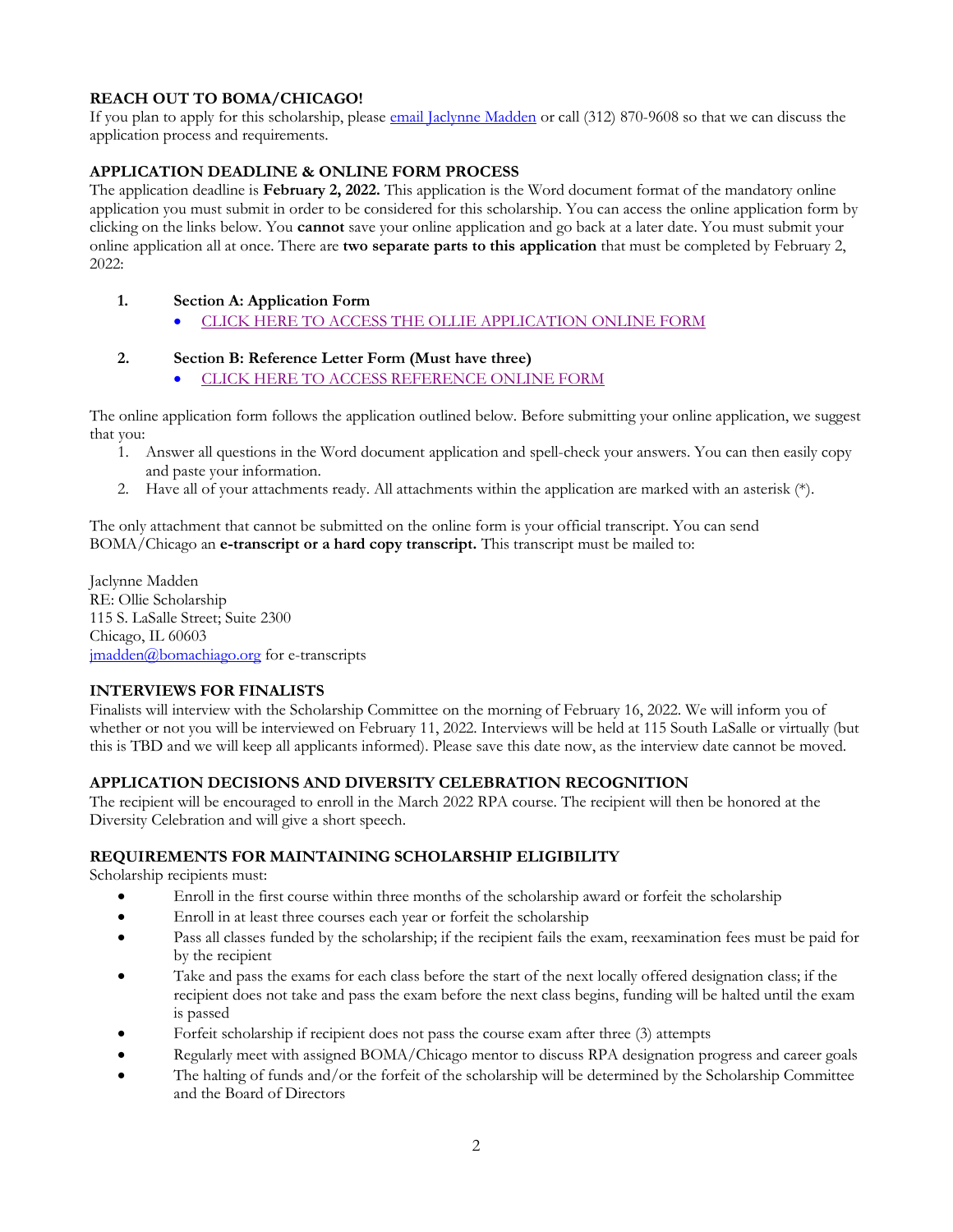If the above requirements are not met by the recipient within the specified timeframes, the BOMA/Chicago Foundation Scholarship Committee reserves the right to revoke the recipient's scholarship and award the scholarship to a different applicant.

#### **RUNNER UP WILL EARN A SINGLE COURSE SCHOLARSHIP!**

This year, BOMA/Chicago will award one Single Course Scholarship to our second-place candidate. This scholarship can be used for any RPA class that we will hold in 2022.

# **BOMA/CHICAGO CONTACT INFORMATION**

If you have any questions regarding the Ollie Scholarship or the application, please contact: Jaclynne Madden (312) 870-9608 [jmadden@bomachicago.org](mailto:jmadden@bomachicago.org)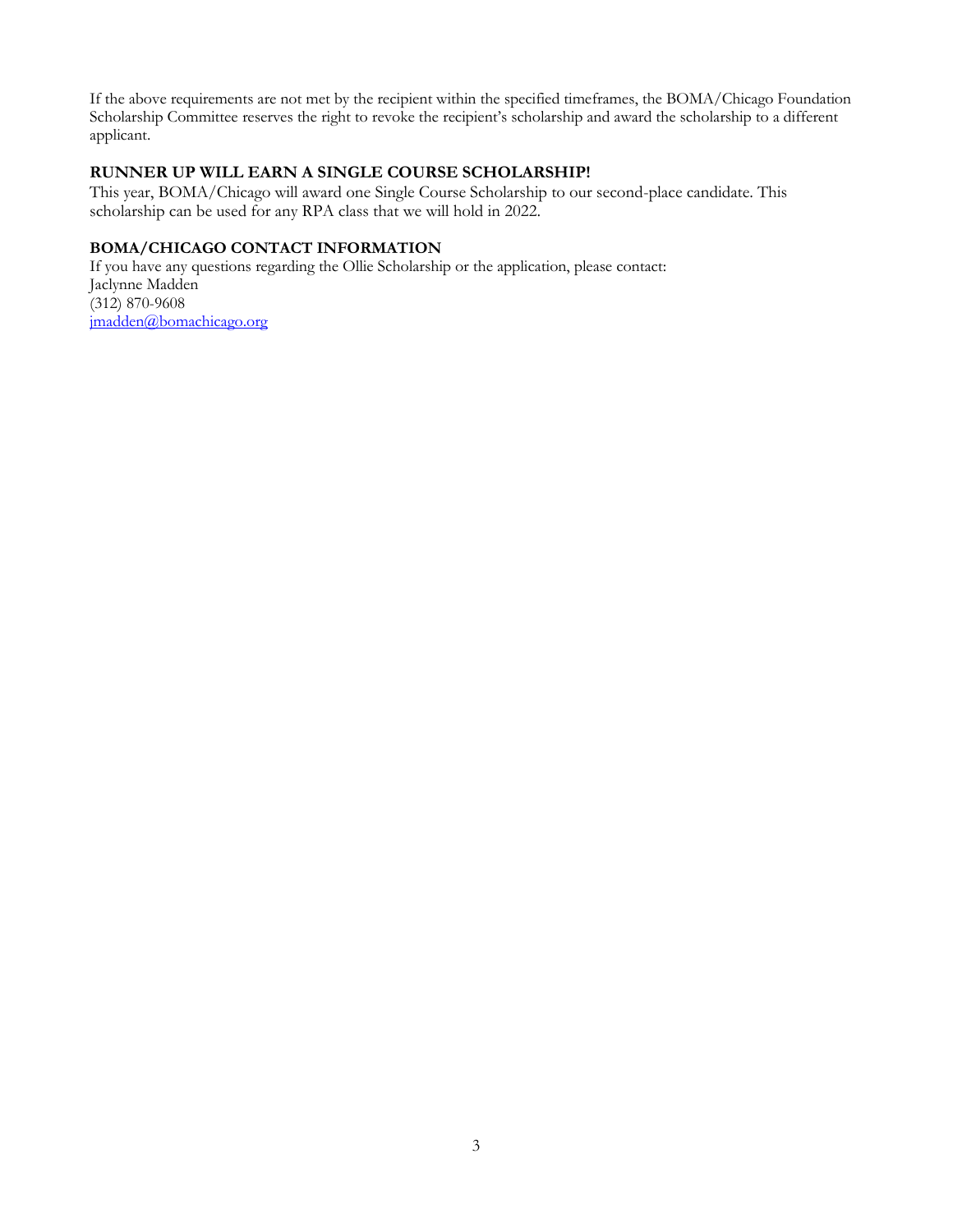# **SECTION A BOMA/Chicago Foundation Ollie Scholarship Application Form**

#### **PERSONAL DETAILS**

Full Name: Email Address: Are you at least 21 years of age? (Yes or No) Are you currently employed in the commercial real estate industry? (Yes or No) Do you have at least two years of experience working in the commercial real estate industry? (Yes or No) Total number of years in the commercial real estate industry: Home Address: City: State: Zip: Phone Number:



## **EDUCATION INFORMATION**

College/Institution Name: Dates Attended (From MM/YYYY) - To (MM/YYYY): Major Field of Study: Degree/Diploma Awarded (Name of Program): Date Degree/Diploma Awarded (MM/YYYY): Grade Point Average (GPA): Describe Courses and Seminars Completed (including RPA and other industry courses) in 200 words or less:

## **TRANSCRIPT VERIFICATION**

Have you mailed your official transcript to BOMA/Chicago? (Yes or No)

In order to qualify for the Ollie Scholarship, you must mail BOMA/Chicago an official transcript evidencing college level courses from the current and last (degree awarding) institutions of higher learning. If you have not yet mailed this, please remember that BOMA/Chicago must receive this transcript by February 2, 2022 or you will not be considered for the scholarship. We accept hard copy and e-transcripts, as long as they are mailed directly to BOMA/Chicago from the university. Please mail the transcript to:

Jaclynne Madden BOMA/Chicago Ollie Scholarship 115 S. LaSalle Street Suite 2300 Chicago, IL 60603 imadden@bomachicago.org for e-transcripts

## **WORK EXPERIENCE**

**Current Resume** \*Please attach a current resume (attachment option will be available on online form)

## **Current Employment**

Current Position/Job Title: Summary of Position/Job Duties (100 words or less): \*Please Attach Official Job Description (attachment option will be available on online form)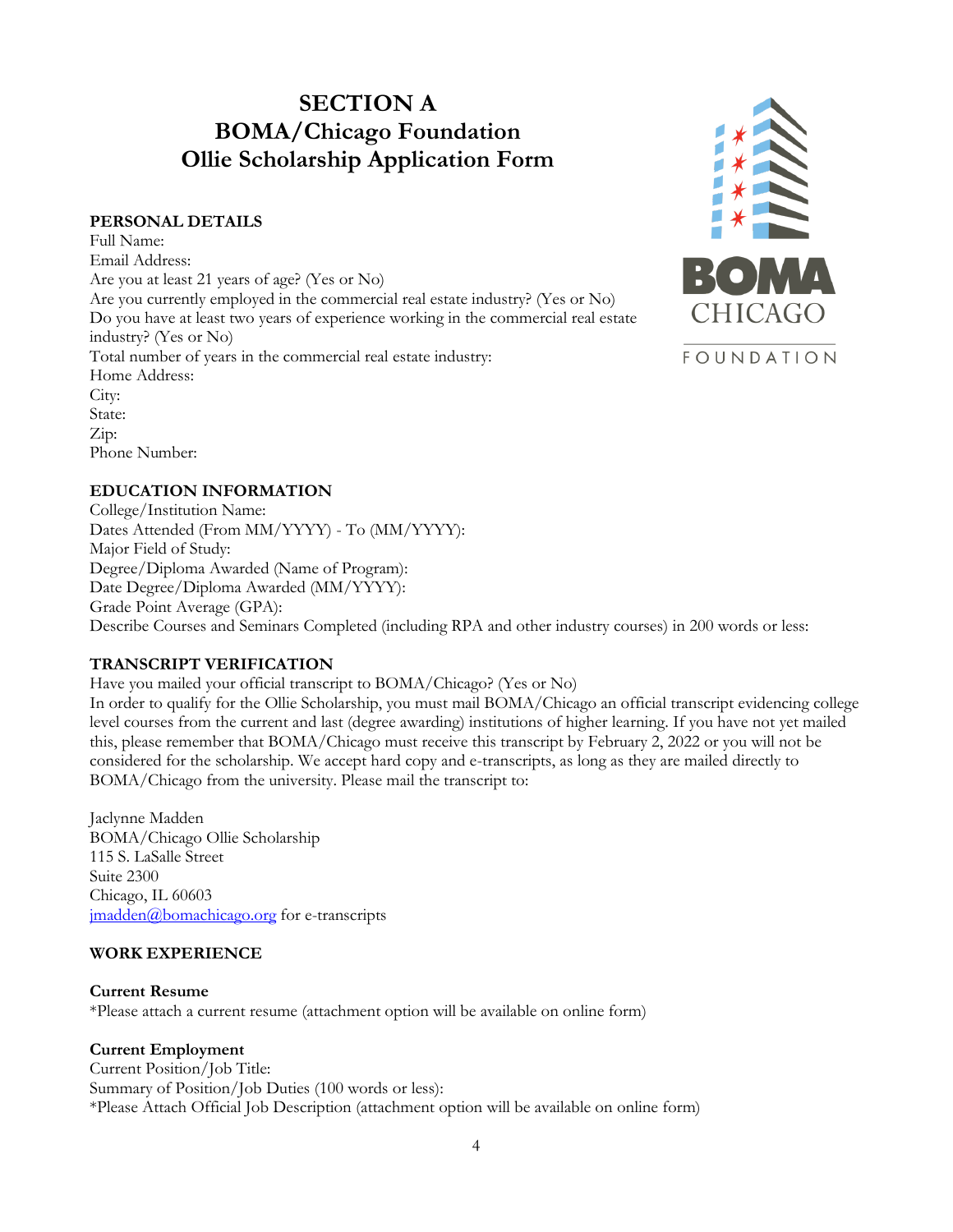Current Employer's Name: Current Employer's Address: Dates Employed (From MM/YYYY) - To (MM/YYYY): Supervisor's Name: Supervisor's Email: Supervisor's Phone Number:

# **Former Employment 1**

Former Position/Job Title: Summary of Position/Job Duties (100 words or less): Former Employer's Name: Dates Employed (From MM/YYYY) - To (MM/YYYY): Supervisor's Name: Supervisor's Email: Supervisor's Phone Number:

# **Former Employment 2**

Former Position/Job Title: Summary of Position/Job Duties (100 words or less): Former Employer's Name: Dates Employed (From MM/YYYY) - To (MM/YYYY): Supervisor's Name: Supervisor's Email: Supervisor's Phone Number:

# **BOMA/CHICAGO INVOLVEMENT** *(Most recent 5 years)*

Name of Committee: Dates of Service on Committee (From MM/YYYY) - To (MM/YYYY): Describe Your Role/Duties on Committee in 100 words or less:

# **COMMUNITY SERVICE & VOLUNTEERING** *(Most recent 5 years)*

Name of Organization: Dates of Service (From MM/YYYY) - To (MM/YYYY): Describe your involvement in 100 words or less:

## **PERSONAL STATEMENT PART 1: Tell Us About Yourself**

In 800 words or less, please:

- Explain what diversity means to you.
- Describe how diversity and inclusion has played a role in your development as an individual and a professional.
- How do you believe inviting more diverse professionals to commercial real estate will positively impact other professionals and the industry in general?
- Describe what you hope to accomplish if you are awarded the Ollie Scholarship. Also, briefly discuss where you see yourself in five years (after you earn the RPA).
- Please also tell us more about yourself, such as any professional/educational hardships you have faced, why you plan to stay within the commercial real estate field along with details about your extracurriculars (such as community service, leadership, etc.). This is your moment to shine! Tell us how you believe you stand out as a professional.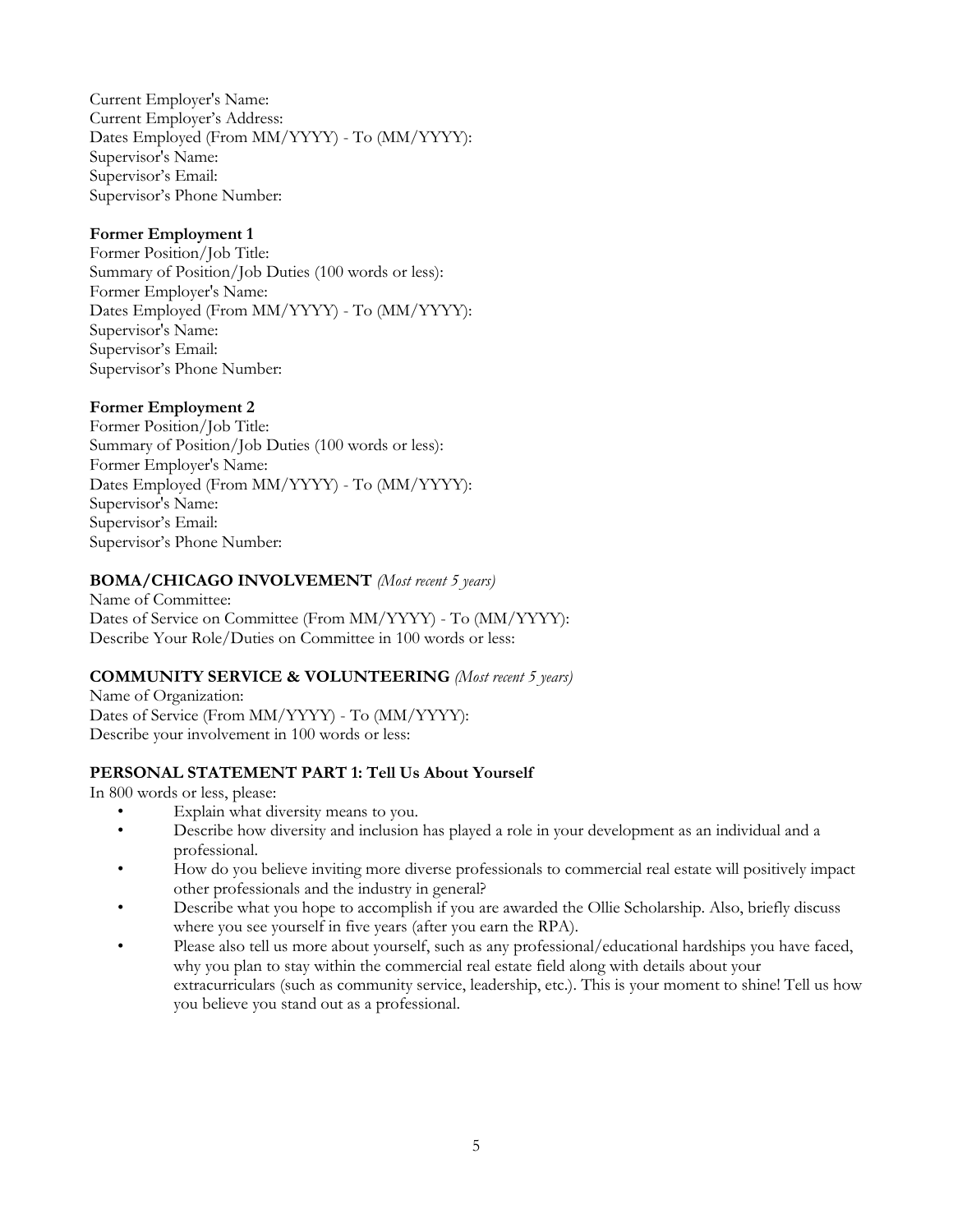# **PERSONAL STATEMENT PART 2: Intent and Objectives**

Describe your immediate career goals and where you see yourself in five to ten years. Please answer this question in 400 words or less.

# **PERSONAL STATEMENT PART 3: Accomplishments, Contributions and Leadership in CRE Role**

Please describe all of the contributions you have made in your current and former CRE roles and provide specific examples. You can submit up to four attachments (such as photos, documents, letters, survey results, etc.) that showcase your work and accomplishments. Please also provide examples of where you have displayed leadership. Please answer this question in 600 words or less.

# **ACTIVITIES AND ACHIEVEMENTS**

List and describe activities and honors you have received in 300 words or less. In this section, you can discuss community service, extracurricular leadership activities, etc.

# **CERTIFICATION**

By checking the below box titled, "I certify this application," I am stating that the information on this form is complete and accurate. If requested by a designated member of the BOMA/Chicago Scholarship Committee, the undersigned agrees to provide supporting documents to verify the information in this application. The undersigned further agrees to indemnify and hold harmless BOMA/Chicago, its directors, officers, employees, agents and Committee members from any and all claims arising out of the application, selection or participation in this scholarship program. The undersigned also authorizes and consents to the BOMA/Chicago Scholarship Committee contacting those persons or institutions listed on this application and its attachments for purposes of verification of the information contained herein.

**I certify this application (box will be on online form): E-signature (type in name): Date:**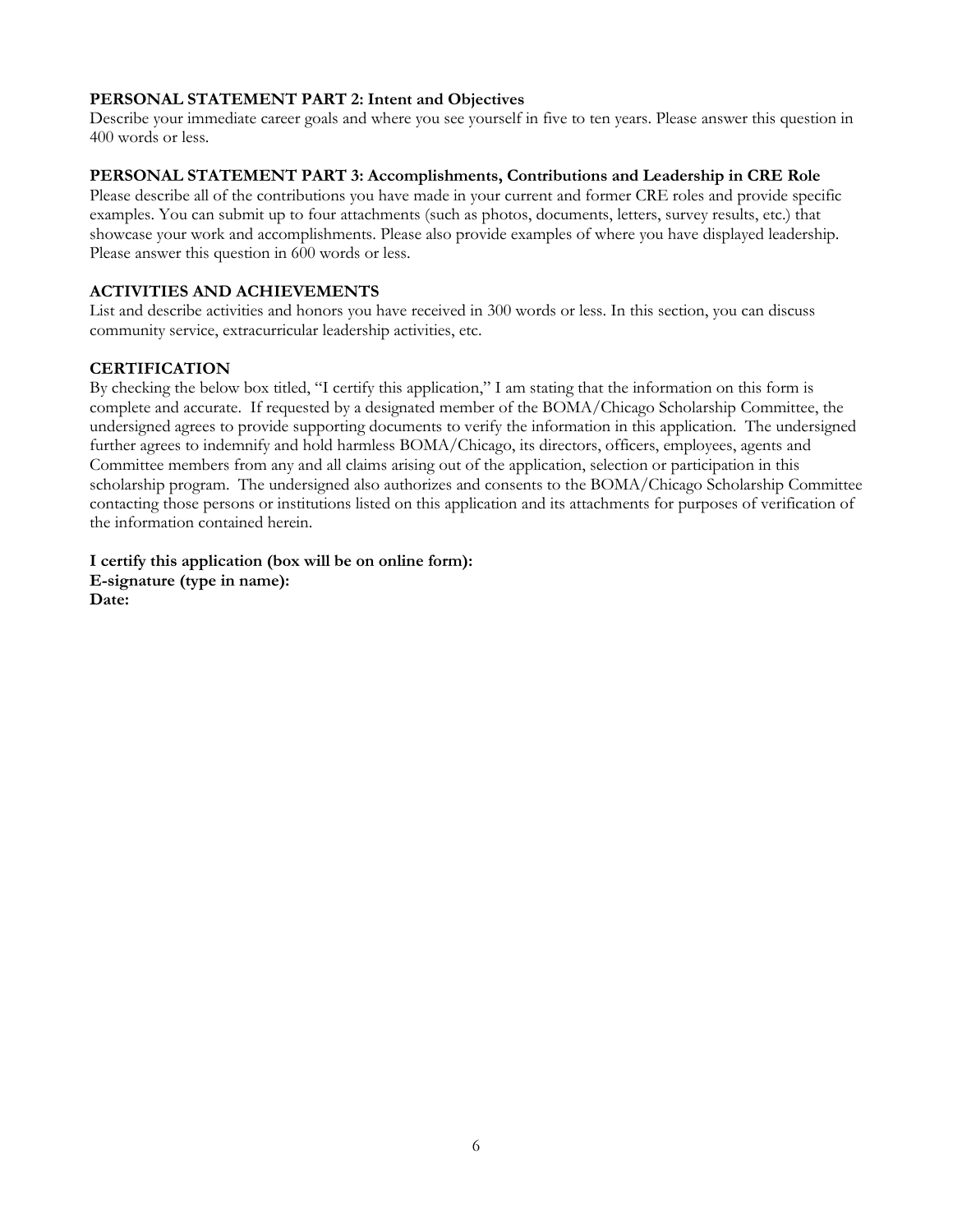# **SECTION B BOMA/Chicago Foundation Ollie Scholarship Reference Form (Three Needed)**

## **Online Form Submission**

References MUST submit this reference form online in order for the scholarship applicant to be considered. Please [visit this link](https://bomachicago.wufoo.com/forms/ollie-scholarship-reference-form-section-b/) to access the online reference form. Once a referee completes this online form, s/he will receive an email confirmation. References must be completed by February 2, 2022.

# **Referee Information**



Referee's Name: Referee's Title: Referee's Company: Referee's Email: Referee's Phone:

# **Referee Relation to Applicant**

Who is your BOMA/Chicago Scholarship reference for (type name of scholarship applicant)?

What is your relation to the scholarship applicant? Please check only one of the following:

- Supervisor (Current)
- Supervisor (Former)
- Supervisor (General)
- Business Colleague
- Professional Association/Affiliation
- Educational Colleague
- Personal (Family Member Excluded)
- Other, please specify:

How long have you personally known the scholarship applicant? \_\_\_\_\_\_\_\_\_ years

Is the applicant currently actively employed in the Commercial Real Estate industry? (Yes or No)

# **Applicant Questions & Rating**

In 800 words or less, please explain why you recommend this applicant for the BOMA/Chicago Reginald L. Ollie Inclusion & Outreach Scholarship. If you worked directly with the applicant, please describe the day-to-day duties of the applicant (when you worked together) and discuss a time the applicant showed leadership and/or exceled at a project.

Rate the applicant on each of the questions below using a scale of one (1) to ten (10), 1 being a poor or low rating and 10 being an outstanding or high rating.